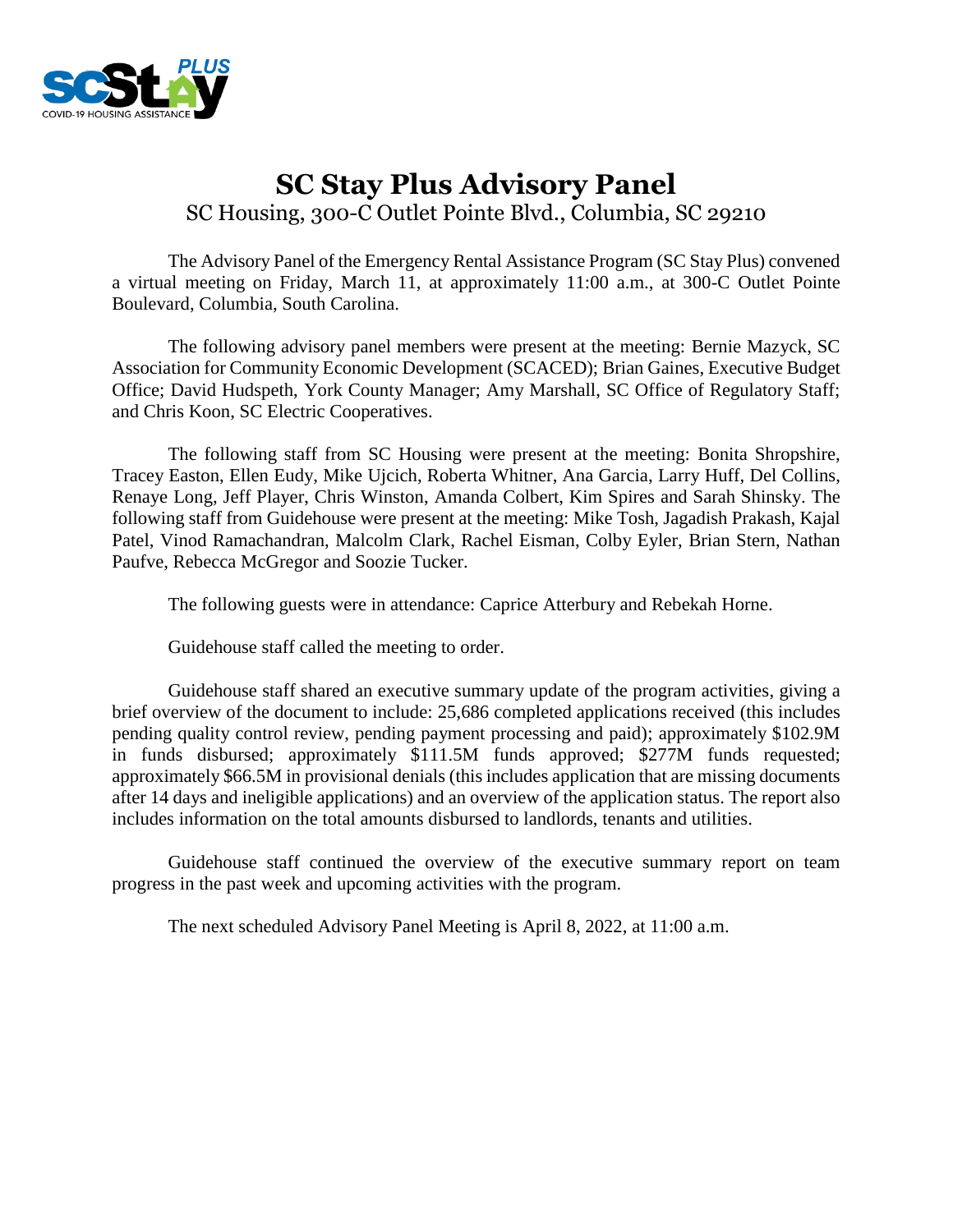



**Weekly Advisory Panel Report**

#### **Friday, 03/11/2022**

## **Executive Summary,**

As of March 11<sup>th</sup> at 7 am ET

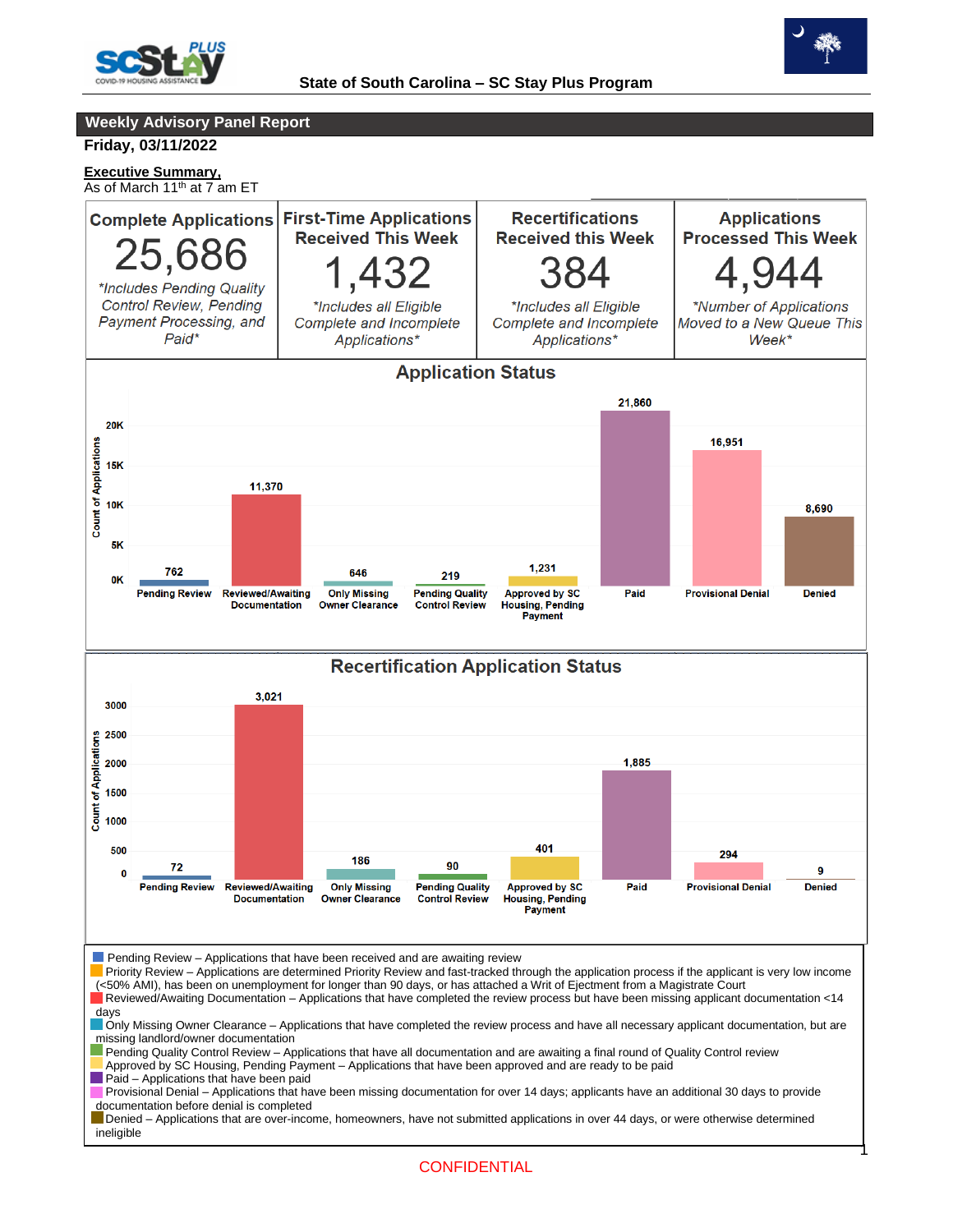



- Not presented here: 13,813 applications from excluded counties or duplicates
- 81,500 total applications received



## **Funds Disbursed by Recipient**

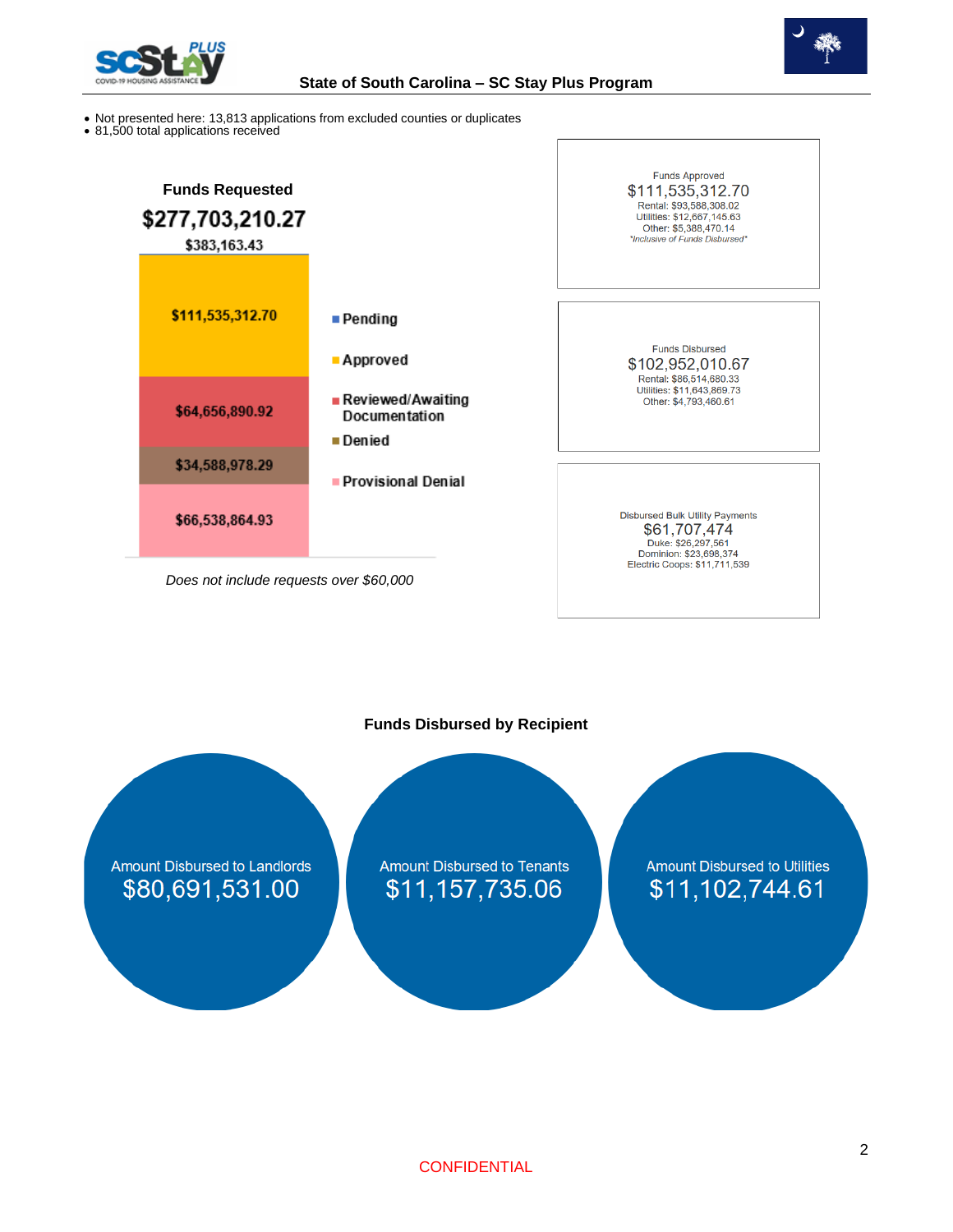





## **Applications Received by County**

\*Locations where Boots on the Ground support was provided for the week of 03/07-03/11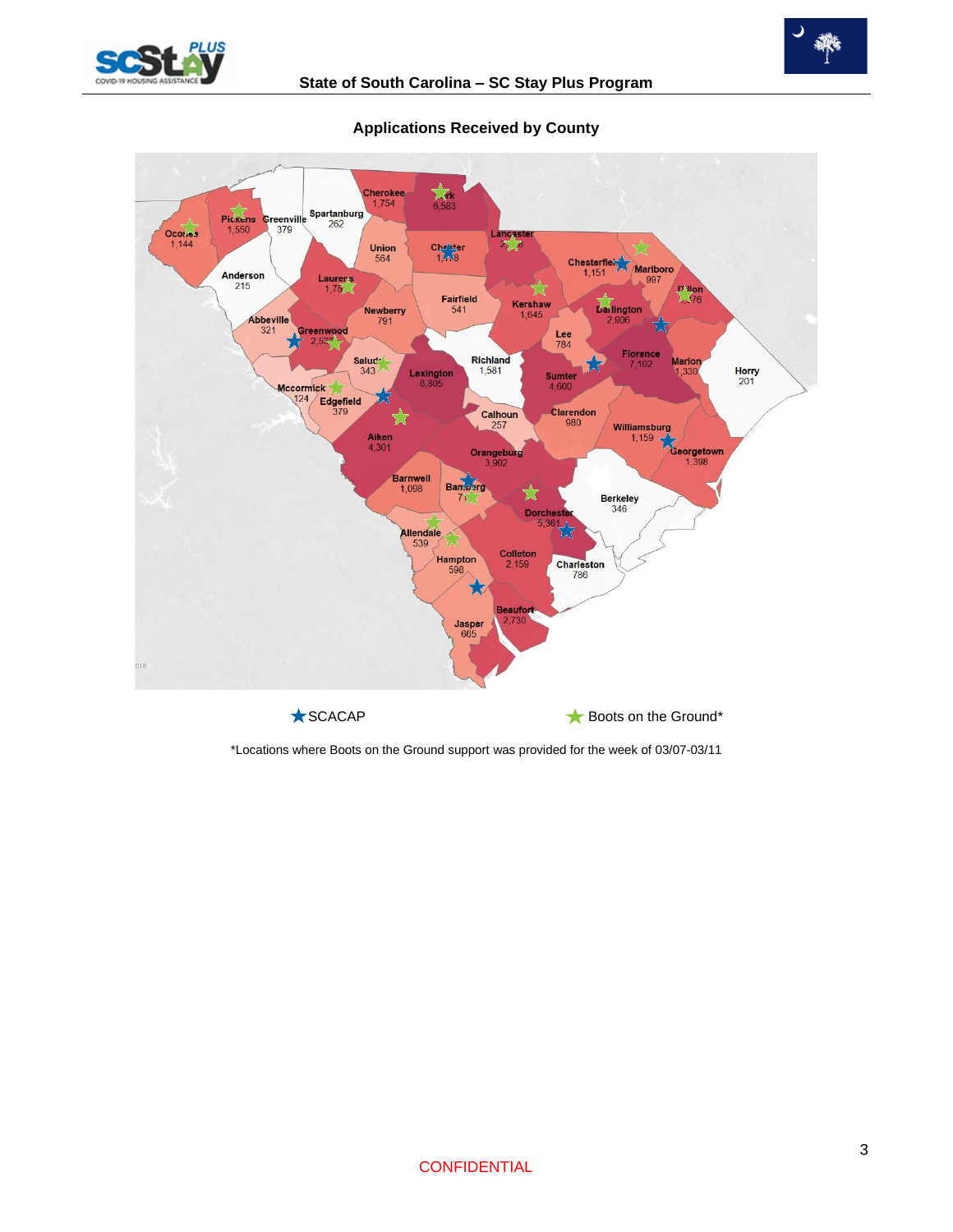

## **Team Progress (since 3/4)**

- Program Design
	- o 5,949 eligible recertification applications received so far
	- o Continued processing Duke customer applications
	- o Dominion Energy and The Electric Cooperatives of SC (Edisto Electric Cooperative) sent out emails to pilot group projects to approximately 2000 customers each and received completed surveys that are being matched to eligible assistance amounts.
	- $\circ$  Held initial discussions around a potential partnership with United Way
- Application Review and Determination
	- o Continued to process Recertification applications along with existing applications and those requiring priority reviews such as evictions and special cases
	- $\circ$  Significantly reduced the number of applications in the Pending Review and Pending Quality Control queues
	- o 4,944 applications processed this week
	- $\circ$  Since we last met, sent payments to 6,734 households for a total of \$19.5M and approved 3,934 applications
- **Communications** 
	- o Working to finalize new applicant support materials to help applicants navigate the review process. This has included the development of new fliers (e.g., landlord outreach and documentation requirements).
	- $\circ$  To date, the in-person support team has been supporting applicants in 20+ counties across the state on a rotating basis. The team is utilizing the existing model of supporting applicants in familiar locations. A select sample of recent locations include:
		- Supporting community resource benefit fairs in Dorchester, Allendale, and Bamberg counties
		- Connecting with Churches across Colleton County
		- Meeting with applicants at the Darlington County Library
		- Supporting applicants at SC Works in Kershaw
	- o The SCH Comms team continues to support in-person efforts by conducting outreach to various community partners across the state to increase awareness of the SC Stay Plus program. For the month of February, these efforts included:
		- A presentation with the Midlands DSS Leadership,
		- Conducting an interview with the El Informador Newspaper
		- **•** Distributing filers in the Abbeville Library,
		- **Presenting alongside the Piedmont Community Action Head Start**
		- **Presenting to the SC Emergency Management Division's Recovery Task Force, which is** inclusive of a broad range of housing partners.
	- $\circ$  Through these efforts, we are able to tap into key local access points and partner with these organizations to extend our reach even further. By working with trusted local partners, we are able to better understand how best to connect with residents.
- Monitoring and Compliance
	- $\circ$  Ongoing periodic updates of review checklist to align with program design updates
	- $\circ$  Continued review of payments to verify no duplicate checks are being issued for rental, utilities, and other payments.
- Payment
	- o Program continued biweekly payment cadence

## **Upcoming Activities**